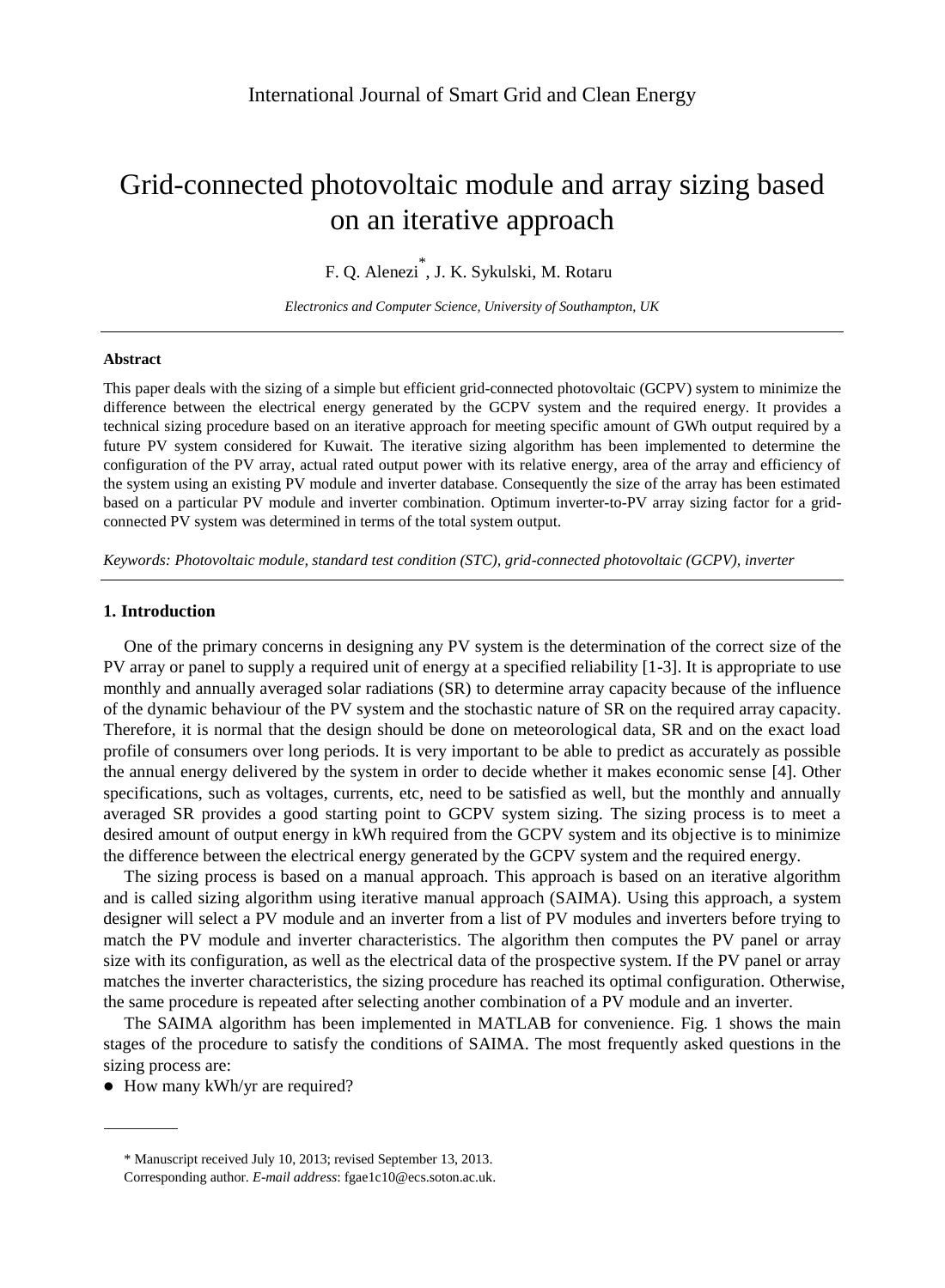

Fig. 1. Flowchart of sizing the proposed GCPV system.

- How many peak watts of dc PV power are needed to provide that amount?
- How much area will that system require?

A practical design, however, must include real components, which are available only in certain sizes and which have their own design constraints.

# **2. Calculation of PV Outputs**

The electrical energy produced by a PV array is estimated using data from the monthly averaged SR on the horizontal plane, ambient temperature and the electrical data sheet of the PV module given by the manufacturer. These ratings are also used as inputs to the sizing process. The first step of SAIMA is to estimate the rated power,  $(P_{\text{array}})_{dc}$  of the proposed PV array taking into consideration the following constraints:

- All the PV system is designed under standard test conditions (STC).
- A PV module and an inverter may only be selected from a specified list for the proposed GCPV system (see Table 1).

The electrical energy required, (Energy)*<sup>r</sup>* (GWh/yr), will normally be specified by the investor; in our case,

 $(Energy)_r = 200 \text{ GWh/yr}$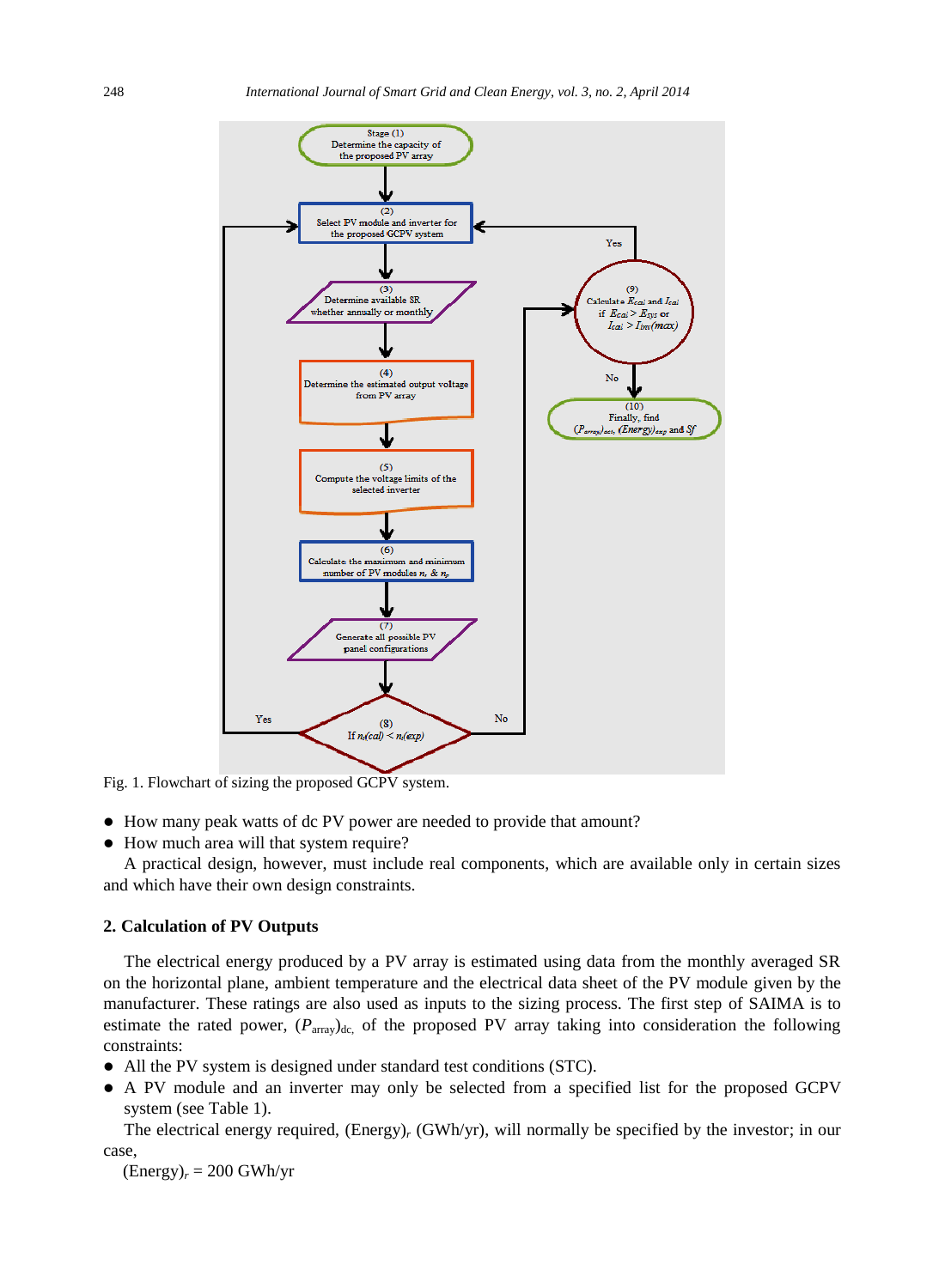Table 1. Required PV ratings for sizing algorithm

| Required ratings for the PV combination                                                   |                                                        |  |  |
|-------------------------------------------------------------------------------------------|--------------------------------------------------------|--|--|
| Module                                                                                    | Inverter                                               |  |  |
| Open-circuit voltage, $E_{\infty}$ in volts                                               | Maximum input voltage, $E_{\text{inv}}$ (max) in volts |  |  |
| Short-circuit current, $I_{\rm sc}$ in amps                                               | Minimum input voltage, $E_{\text{inv}}$ (min) in volts |  |  |
| Maximum system voltage, $E_{\rm sw}$ in volts                                             | Maximum input current, $I_{inv}$ (max) in amps         |  |  |
| Voltage at maximum power, $E_{STC}$ (max) in volts                                        | Nominal power output, $P_{\text{inv}}$ in W            |  |  |
| Maximum power, $(P_{\text{array}})_{\text{maxp}}$ in W <sub>P</sub>                       | Conversion efficiency, $\eta_{\text{conv}}$ in %       |  |  |
| Temperature coefficient for open-circuit voltage, $T_{\text{Eoc}}$ in % per $\mathbb C$   | Nominal efficiency, $\eta_{\text{conv}}$ in %          |  |  |
| Temperature coefficient for maximum power voltage, $T_{\text{Emax}}$ in % per $\mathbb C$ |                                                        |  |  |

By using the peak hour approach we can write:

$$
(\text{Energy})_r = (P_r)_{ac} \left[ \frac{S_H \left( \text{kWh/m}^2/\text{yr} \right)}{S_S \left( \text{kW/m}^2 \right)} \right] \times 365 \frac{\text{days}}{\text{yr}} \tag{1}
$$

and

$$
\left(P_r\right)_{\text{ac}} = \eta_{\text{conv.}} (P_{\text{array}})_{\text{dc}}
$$

Hence:

$$
(\text{Energy})_r = \left(P_{\text{array}}\right)_{\text{dc}} \eta_{\text{conv.}} \times 365 \left(S_H / S_S\right) \tag{3}
$$

or

$$
\left(P_{\text{array}}\right)_{\text{dc}} = \frac{\text{(Energy)}_r S_S}{S_H \times 365 \eta_{\text{conv.}}} \tag{4}
$$

where  $(P_{array})_{dc}$  is the dc output power of the proposed PV array in Watts,  $(P_r)_{ac}$  is the ac output power of the inverter in Watts, and  $\eta_{\text{conv}}$  is the conversion efficiency from dc to ac according to inverter efficiency, dc cabling, temperature impact and module mismatch (select  $\eta_{\text{conv}} = 97 \text{ %}.$ 

Assuming  $S_H$  to be equal to 5.64 kWh/m<sup>2</sup>/day (Kuwait annual averaged SR) and  $S_s$  (SR at PV cell level under STC) as 1 kW/m<sup>2</sup> [5, 6] yields the estimated rated power,  $(P_{array})_{dc}$ , to be equal to approximately 100 MW.

The second step is to determine the expected output voltages from the PV array such as the maximum value of the PV module open-circuit voltage,  $E_{\alpha}$ (max), the minimum voltage at maximum power of the PV module,  $E_{PV}(\text{min})$ , and the maximum voltage at maximum power of the PV module,  $E_{PV}(\text{max})$ . Therefore, the maximum voltage at maximum power of the PV module,

$$
E_{\rm PV}(\text{max}) = E_{\rm STC}(\text{max}) \left[ 1 - T_{\rm Emax} \left( t_{\rm cmin} - t_{\rm STC} \right) \right] \tag{5}
$$

where  $E_{STC}$ (max) is the voltage at maximum power of the PV module at STC in volts,  $T_{Emax}$  is the temperature coefficient for maximum power voltage in % per  $\mathcal{C}$ ,  $t_{\text{cmin}}$  is the recorded minimum effective cell temperature of the PV panel at site in  $\mathcal C$  (set  $t_{\text{cmin}}=21 \mathcal C$ ), and  $t_{\text{STC}}$  is the module temperature at STC in °C.

The minimum voltage at maximum power of the PV module is:

$$
E_{\rm PV}(\min) = E_{\rm STC}(\max) \Big[ 1 - T_{\rm Emax} \left( t_{\rm cmax} - t_{\rm STC} \right) \Big] \tag{6}
$$

where  $t_{\text{cmax}}$  is the recorded maximum effective cell temperature of the PV panel at site in  $\mathcal{C}$  (set  $t_{\text{cmax}} =$ 78 °C).

On the other hand, the maximum PV module open-circuit voltage is: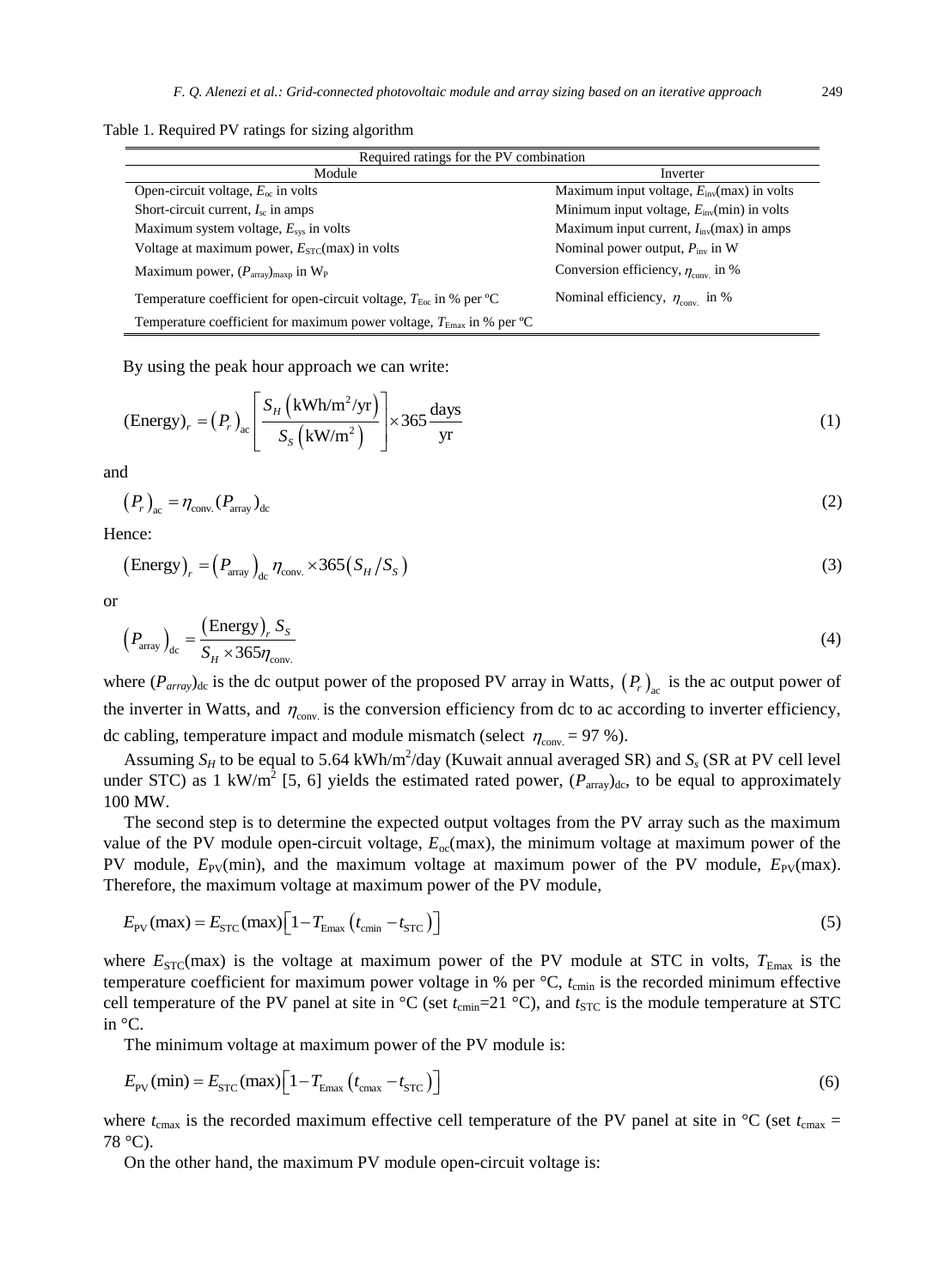$$
E_{\rm oc}(\text{max}) = E_{\rm oc} \left[ 1 - T_{\rm Eoc} \left( t_{\rm cmin} - t_{\rm STC} \right) \right] \tag{7}
$$

where  $E_{\infty}$  is the open-circuit voltage of the module at STC,  $T_{\text{Eoc}}$  is the temperature coefficient for opencircuit voltage in  $%$  per °C.

The maximum percentage allowable of voltage drop across the dc cables, as specified in the GCC (Gulf Council Countries) standard, is equal to 7.5%. Applying this percentage, we can correct the voltage given by (6) using

$$
E_{\text{PV}}(\text{min})_f = 0,925E_{\text{PV}}(\text{min}) \text{ in volts}
$$
\n(8)

Hence  $E_{\text{PV}}(\text{min})_f$  is the final minimum voltage at maximum power of the PV module.

#### **3. Inverter Sizing Using SAIMA**

There are three criteria that can be used to decide on the type and number of the inverters [7]: maximum admissible input voltage,  $E_{\text{inv}}(\text{max})_{\text{ad}}$ , minimum admissible input voltage,  $E_{\text{inv}}(\text{min})_{\text{ad}}$  and the current compatibility. The design of inverters will impose how to wire the PV modules together. If the maximum input voltage of the inverter,  $E_{inv}$ (max)<sub>ad</sub>, is less than the PV output voltage,  $E_{PV}$ (max), the inverter will be damaged. Moreover, as the PV voltages in series are added, the value of  $E_{\text{inv}}(\text{max})_{ad}$  will therefore determine the maximum number of modules in series. As the currents are added when strings are in parallel, the value of the input current of the inverter, *I*inv, will determine the maximum number of parallel strings. In order to determine the number of panels connected within the whole array, the value of the maximum output power of the PV array, ( $P_{\text{array}}$ ) dc, should not exceed the maximum allowable power of the connected inverters. The SAIMA algorithm has been applied to the particular GCPV system so that all three criteria can be satisfied.

First, the admissible input voltage limits of the inverter,  $E_{\text{inv}}(\text{max})_{ad}$  and  $E_{\text{inv}}(\text{min})_{ad}$ , are calculated. The maximum admissible input voltage of the inverter,  $E_{\text{inv}}(\text{max})_{ad}$ , can be computed using:

$$
E_{\text{inv}}(\text{max})_{ad} = \eta_{\text{inv}} E_{\text{inv}}(\text{max})
$$
\n(9)

where  $E_{\text{inv}}(\text{max})$  is the maximum input voltage of the inverter in volts and  $\eta_{\text{inv}}$  is the nominal efficiency of the inverter (select  $\eta_{\text{inv}}$  =94 %), whereas the minimum admissible input voltage of the inverter,  $E_{\text{inv}}(\text{min})_{\text{ad}}$ , can be calculated using:

$$
E_{\text{inv}}(\text{min})_{\text{ad}} = \left(\eta_{\text{inv}} + \eta_{\text{Edrop}}\right) E_{\text{inv}}(\text{min})\tag{10}
$$

where  $E_{\text{inv}}(\text{min})$  is the minimum input voltage of the inverter and  $\eta_{\text{Edrop}}$  is the maximum percentage allowable of voltage drop across the terminals of the inverter (select  $\eta_{\text{Edron}}$  as equals to 14 %).

# **4. Panel or Array Sizing Using SAIMA**

A GCPV system consists of a number of panels (an array), which are normally mounted on a horizontal surface. A small increase or decrease in the size of the solar PV system can result in substantial differences in the outputs and return on investment of the system. Once we know the size of the solar PV array we can use any leading enterprise resource planning software to calculate the output of the array and the whole system in kWh (kilowatt hours). These calculations take into consideration the number of series and parallel PV modules, output voltages and currents, size of the inverter and some other factors, such as the orientation of the collectors and the percentage of the shaded area of the panels (over shading), to produce a conservative figure. Again, SAIMA can be implemented to compute the maximum number of parallel strings,  $n_p$ , as well as the maximum,  $n_s$ (max), and minimum,  $n_s$ (min), number of PV modules per string that satisfy the inverter voltage and current limits. These limits are subject to the following criteria: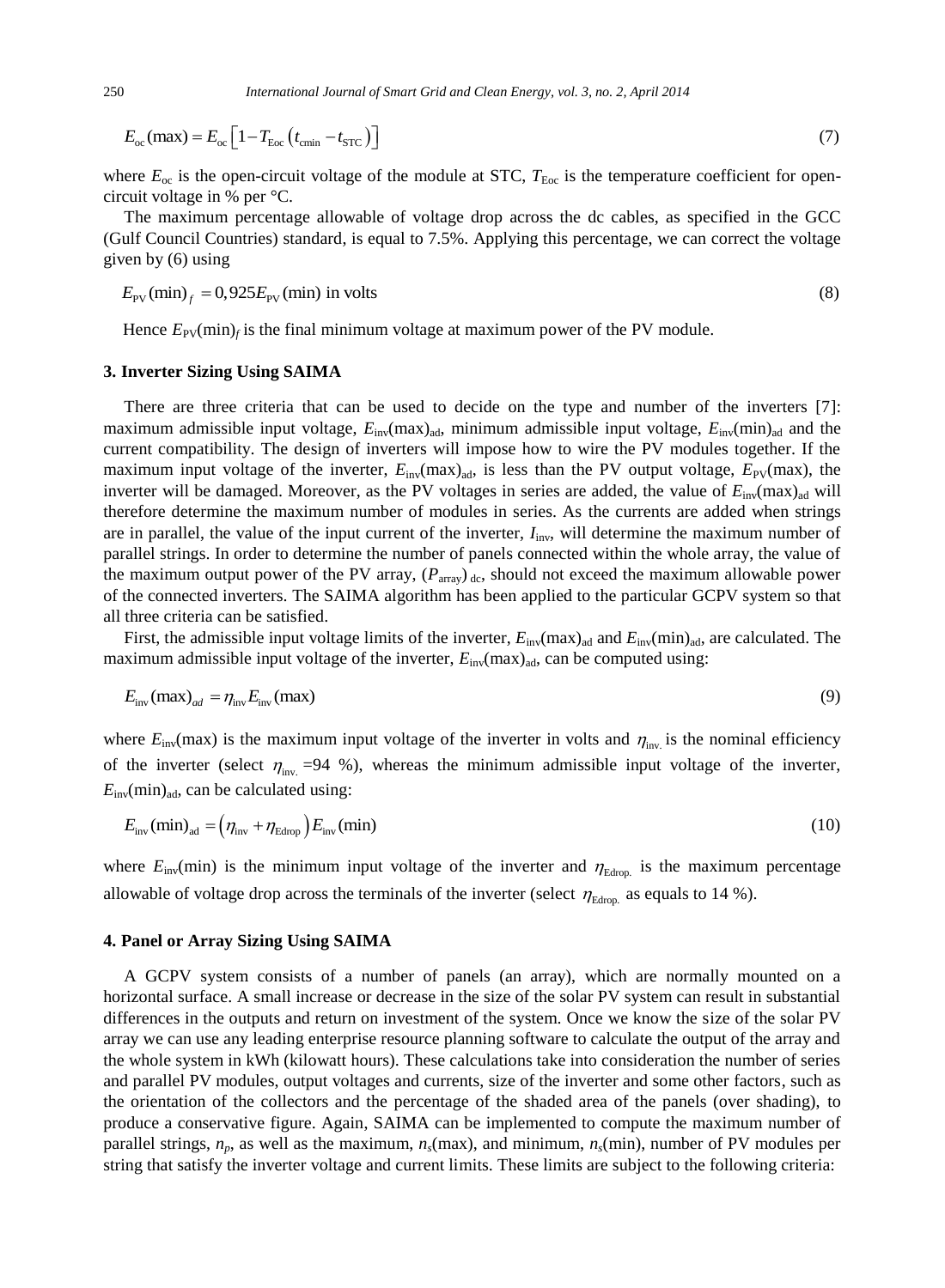- a.  $n_s$ (mp) and  $n_s$ (oc) are rounded down to the nearest integer,
- b.  $n_s$ (min) is rounded up to the nearest integer,
- c.  $E_{PV}(\text{max}) < E_{inv}(\text{max})_{ad}$  for both maximum power and open circuit conditions,
- d.  $E_{PV}(\text{max}) > E_{inv}(\text{min})_{ad}$  for both maximum power and open circuit conditions,
- e.  $n_s$ (max) is the smaller value between  $n_s$ (mp) and  $n_s$ (oc),
- f.  $f_o$  is the oversize factor of PV module current (set  $f_o = 20\%$ ),

where  $n<sub>s</sub>(mp)$  is the maximum number of PV modules per string based on voltage at maximum power of the PV module and  $n<sub>s</sub>(\text{oc})$  is the maximum number of PV modules per string based on open circuit voltage of the PV module.

Consequently, the maximum number of parallel strings in the proposed PV array, *np*, will be computed as follows:

$$
n_p = \frac{I_{\text{inv}}(\text{max})}{(1 + f_o) \times I_{\text{SC}}}
$$
(11)

where  $I_{inv}$ (max) is the maximum input current of the inverter in amps and  $I_{sc}$  is the short-circuit current of the module at STC in amps.

A part from that,  $n_s$ (mp) can be calculated using:

$$
n_s \text{(mp)} = \frac{E_{\text{inv}} \text{(max)}_{\text{ad}}}{E_{\text{PV}} \text{(max)}} \tag{12}
$$

And  $n<sub>s</sub>(oc)$  can be determined using:

$$
n_s\left(\text{oc}\right) = \frac{E_{\text{inv}}\left(\text{max}\right)_{\text{ad}}}{E_{\text{oc}}\left(\text{max}\right)}
$$
(13)

Besides that,  $n_s$ (min) is calculated as follows:

$$
n_s \left(\min\right) = \frac{E_{\text{inv}} \left(\min\right)_{\text{ad}}}{E_{\text{PV}} \left(\min\right)_f} \tag{14}
$$

Now, the total number of calculated PV modules for the proposed PV array, *nt*(cal) , can be determined as follows:

$$
n_t(\text{cal}) = n_p n_s \tag{15}
$$

where  $n<sub>s</sub>$  is the number of PV modules in series.

Moreover, the maximum calculated voltage of the array,  $E_{\text{cal}}$ , is determined by:

$$
E_{\text{cal}} = n_{\text{s}} E_{\text{oc}}(max) \text{ in volts}
$$
 (16)

And the maximum calculated current of the array,  $I_{\text{cal}}$ , is found from:

$$
I_{\rm cal} = n_p I_{\rm sc} \text{ in any}
$$

The PV array can take many configurations because  $n_s$  may take two possibilities due to  $n_s(min)$  and  $n_s(max)$ . Any PV array configuration will be discarded if it is not agreed with the following condition:

1)  $n_t(cal) > n_t(exp)$ 

2) 
$$
I_{\text{cal}} < I_{\text{inv}}(max)
$$

3)  $E_{\text{cal}} < E_{\text{sys}}$ 

where  $n_t$ (exp) is the total number of expected PV modules for the proposed system and it is calculated by:

$$
n_{t} \left(\exp\right) = \left(P_{\text{array}}\right)_{\text{dc}} / \left(P_{\text{array}}\right)_{\text{maxp}}
$$
\n(18)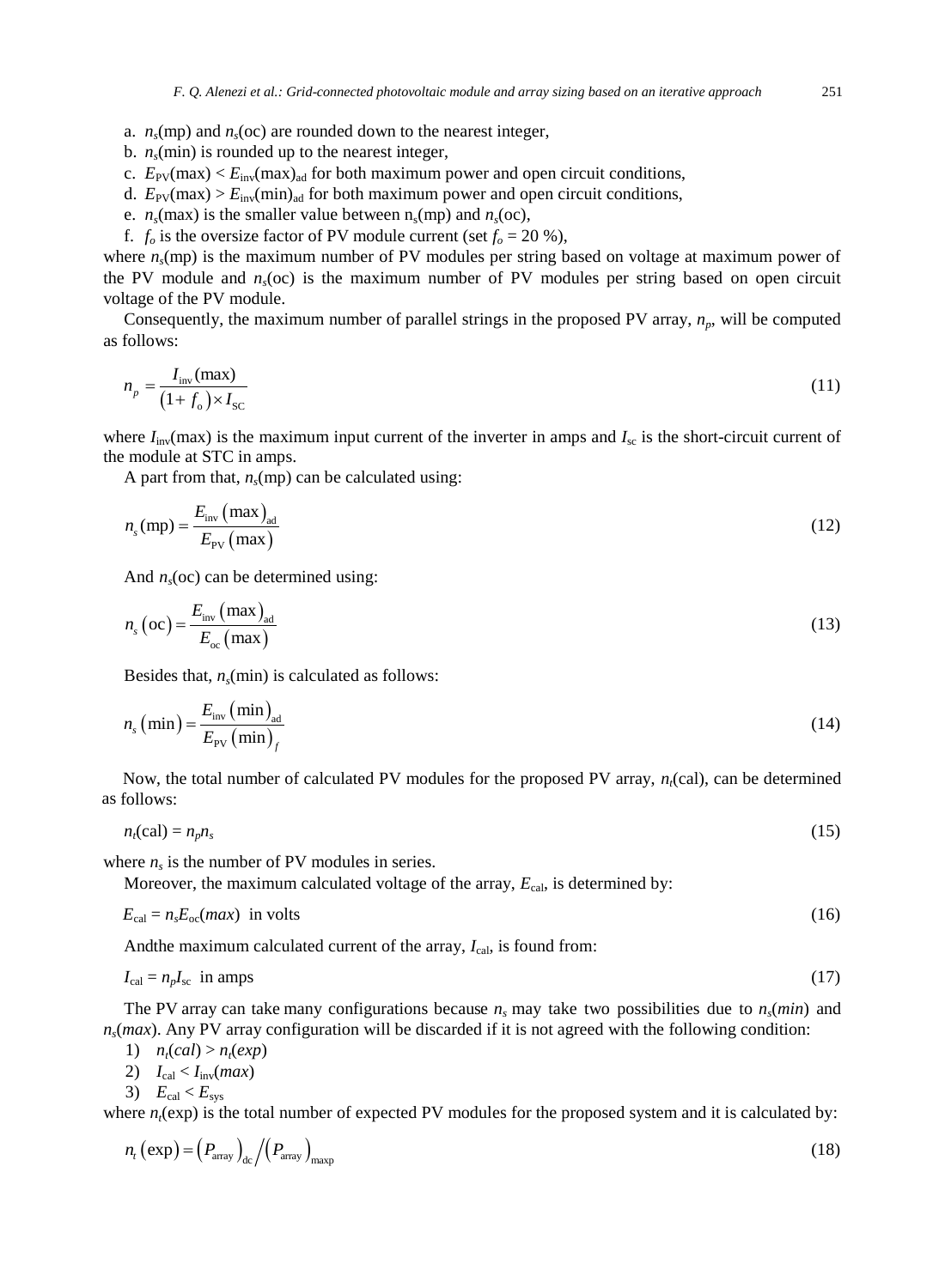#### **5. Important Sizing Parameters Calculated Using SAIMA**

There are some important parameters that may affect the sizing of the GCPV system, such as the actual capacity of the PV array,  $(P_{\text{array}})_{\text{act}}$ , expected annual energy output in GWh/yr, (Energy)<sub>exp</sub>, inverter-to-PV array sizing factor, Sf ( $Sf_{min} < Sf < Sf_{max}$ , for the GCC countries,  $Sf_{max}$  is 0.85 and  $Sf_{min}$  is 0.65) and the excess factor, Ef. These values have to be calculated for all array configurations that were selected using the procedure detailed in the previous section. The following equations are used to compute the required sizing parameters.

$$
(P_{\text{array}})_{\text{act}} = n_t(\text{cal})(P_{\text{array}})_{\text{maxp}} \qquad (\text{MWp})
$$
\n<sup>(19)</sup>

$$
Sf = P_{\text{inv}} / (P_{\text{array}})_{\text{act}} \tag{20}
$$

where  $P_{\text{inv}}$  is the nominal power output of the inverter, and:

$$
\left(\text{Energy}\right)_{\text{exp}} = \left(P_{\text{array}}\right)_{\text{act}} \eta_{\text{conv.}} \times 365 \left[S_H / S_S\right] \tag{21}
$$

After determining all these data, then the array configuration which yields the highest Sf will be selected as the final design solution. Thereafter, the area of one panel,  $A_{\text{panel}}$ , can be estimated using:

$$
A_{\text{panel}} = n_{\ell}(\text{cal})A_m \quad (\text{in } \text{m}^2)
$$

where  $A_m$  is the area of one PV module in m<sup>2</sup>.

## **6. Results and Discussion**

The interactions between modules, inverters and the PV array have been explored and the sizing results of SAIMA have been investigated using different PV modules and inverters. The impact of the PV panel-layout is presented in Table 2. According to the input of SAIMA (five different types of both modules and inverters were used), it is clear that the combination of Type 3 (Sharp SKK-300 monocrystal SMC-PV module and Sunny Boy SB2500 inverter) has been chosen for the proposed GCPV system due to the highest value of Sf, which is approximately 0.8131, with 43 PV modules in series in one string, 42 PV modules in parallel in one panel and 132 PV panels in the whole array. This suggests using that an array with the above configuration will achieve a maximum electrical energy of about 198.927 GWh/yr, an actual rated power output of 97.268 MW covering an area of 0.5786814 km<sup>2</sup>.

Table 2. Sizing results using SAIMA

| Results                                | PV module and inverter combination |               |              |              |
|----------------------------------------|------------------------------------|---------------|--------------|--------------|
|                                        | Type 1                             | Type 2        | Type 3       | Type 4       |
| PV modules in series, $n_s$            | 178                                | 154           | 43           | 49           |
| PV modules in parallel, $n_n$          | 93                                 | 48            | 42           | 51           |
| Panel configuration $(n_s \times n_n)$ | $178 \times 93$                    | $154\times48$ | $43\times42$ | $49\times51$ |
| Number of total panels                 | 47                                 | 83            | 132          | 67           |
| Number of iterations for inverter      |                                    |               |              |              |
| Number of iterations for PV module     |                                    |               |              | 14           |
| $P_{\text{array}}$ in MWp              | 78.213                             | 81.103        | 97.268       | 88.292       |
| Sf                                     | 0.6218                             | 0.7116        | 0.8131       | 0.7745       |
| $E_{\text{system}}$ (GWh)              | 133.024                            | 146.546       | 198.927      | 171.469      |
| $Apanel$ in $m2$                       | 15601.81                           | 9440.32       | 4383.95      | 8619.34      |

It is important that the maximum open-circuit voltage of the panel, as estimated by the proposed algorithm (SAIMA), does not exceed the highest dc voltage that the inverter can accept, which in this case is 3 kV. With 43 modules in series in one string, each having *Eoc* at STC of 58.1-V, the string voltage could reach  $43\times63.2 = 2717.6$  V. This is well below the 3 kV limit. As shown in Fig. 2 and Fig. 3, the total efficiency of the system,  $\eta_{\text{total}}$ , has been achieved for each type of the combination selected. Although all types of combinations have produced efficiency of not less than 62%, type (3) combination attained the highest efficiency of 91%.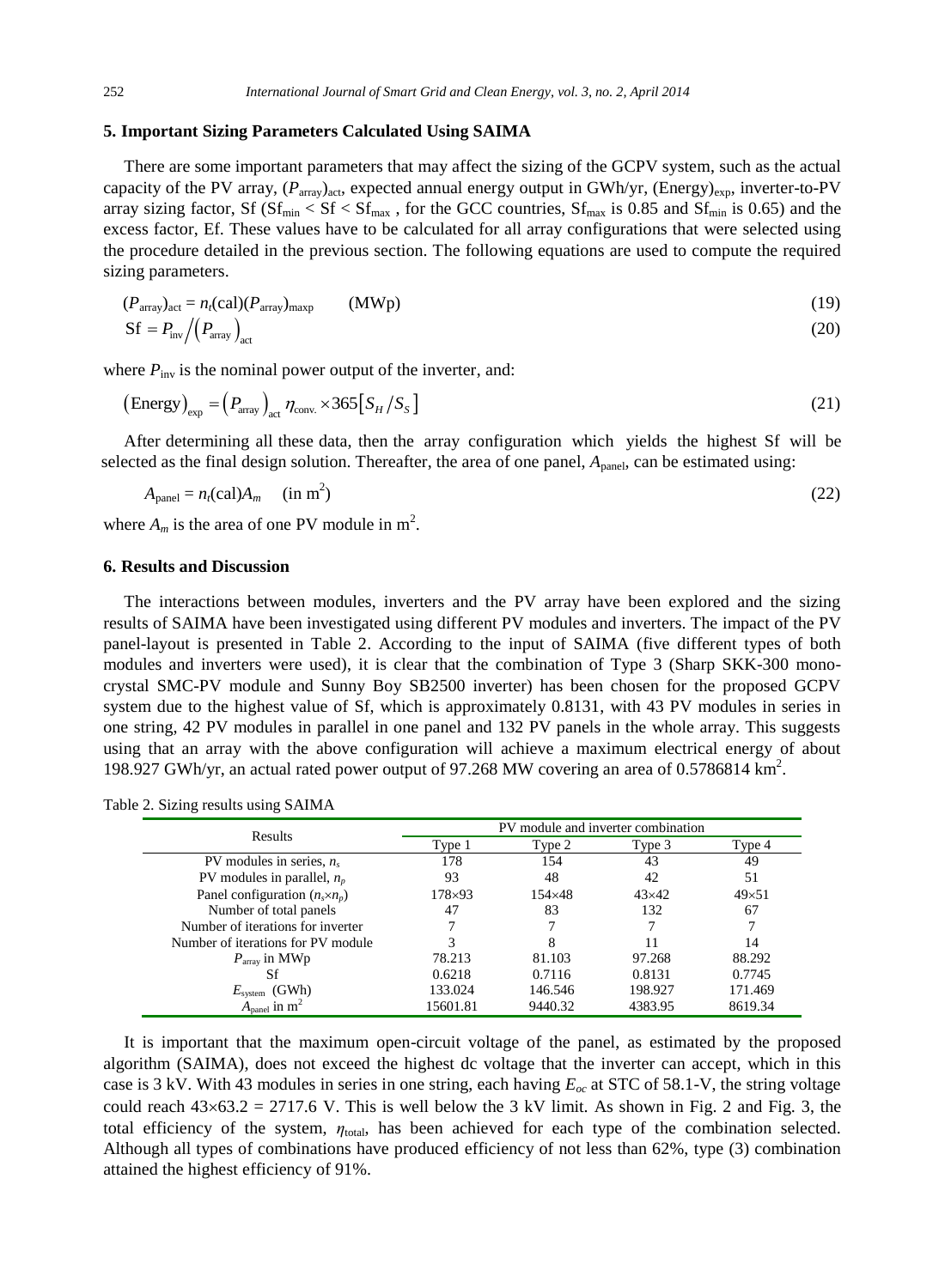

and (2) combinations.



Fig. 3. Total efficiency of the PV system for Type (3) and (4) combinations.

SAIMA assumed the annual average SR,  $S_H$ , equal to 5.64 kWh/m<sup>2</sup>, but if average monthly SR were used for type 3 combination (for example) we would obtain the total power output of the proposed PV array as shown in Fig. 4. The output power,  $(P_{\text{array}})_{\text{act}}$ , is varying between 35 MW, occurring between December and January, and 97.5 MW in June when it is at its maximum.



Fig. 4. Total power output of the proposed PV array at monthly averaged SR.

# **7. Conclusions**

An iterative approach to the GCPV system sizing has been developed which gives a multi– combination of array size and inverter capacity to meet the reliability requirement and the possibility to integrate the proposed GCPV system to Kuwait national grid. The conclusions of the study are summarized as follows:

- (i) Monthly and yearly averaged SR profiles influence the size of the PV panel or array, as well as the inverter size, significantly.
- (ii) SAIMA curves indicate the importance of the relationship between modules and inverters in the GCPV system. Different PV modules and inverters combinations on SAIMA curve have different array configuration  $(n_p \times n_s)$ .
- (iii) The proposed GCPV system using SAIMA exhibits minimum system ratio of the generated energy by the system to the required energy.
- (iv) Technical sizing outputs such as the number of PV modules, PV panel configuration and inverterto-PV panel sizing factor are the most important outputs of the proposed algorithm for the integration process to the grid.